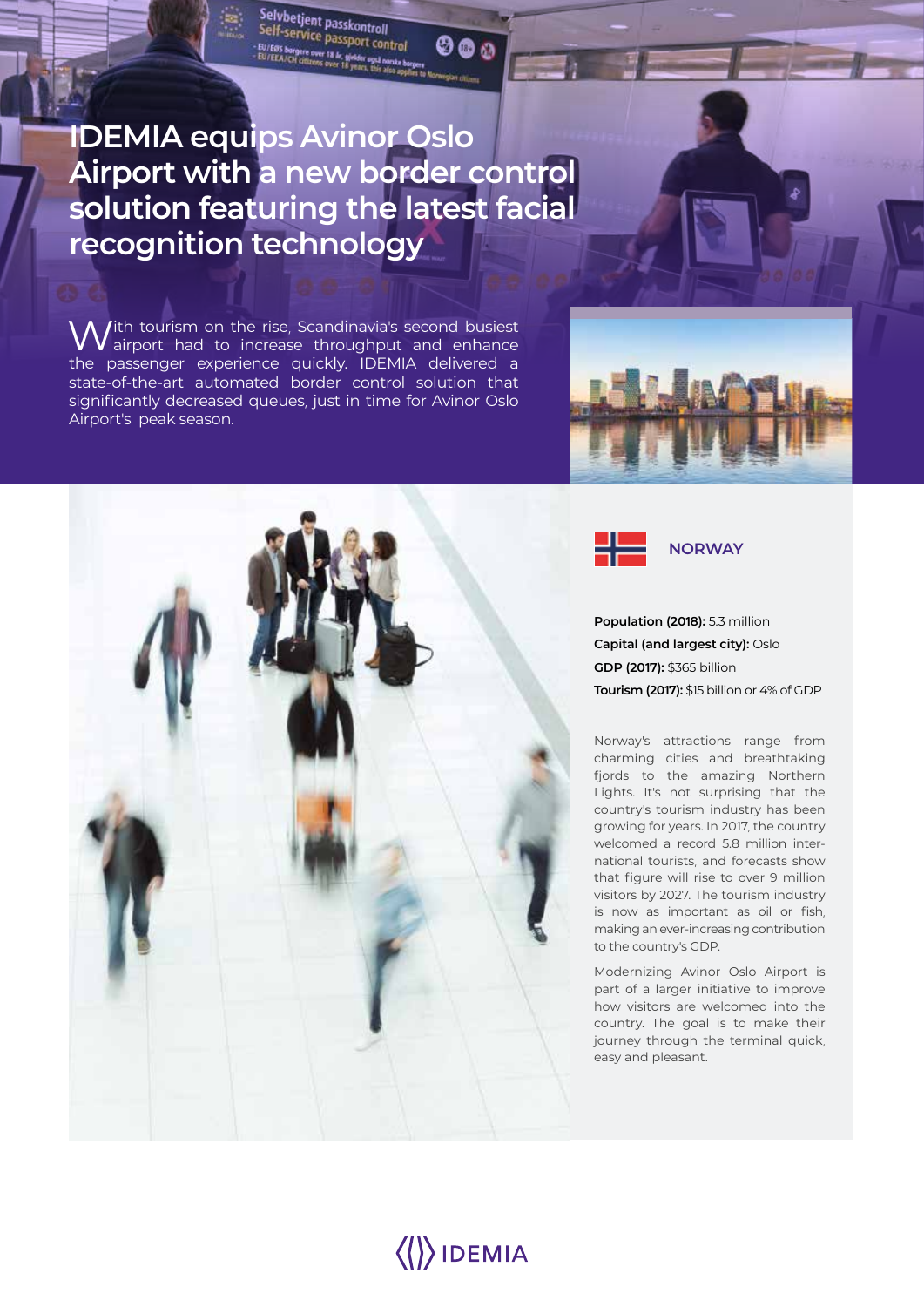*Avinor Oslo Airport's passenger numbers have been growing for years – fueled by the growing tourism. The surge has been so strong that Avinor, the airport's operator, built a new terminal to increase capacity from 23 to 32 million passengers a year. In 2017, the airport processed over 27 million travelers.*

#### **A first in Europe**

The growth in tourism increased airport queues, much to the discomfort of passengers. Avinor realized this very quickly and teamed up with IDEMIA to introduce the most advanced automated border control (ABC) solution on the market.

Avinor Oslo Airport is the first in Europe to use IDEMIA's advanced biometric ABC solution that features walk-through facial recognition technology. This eliminates queues and improves the overall airport experience for both passengers and border agents.

The new system replaced the four outdated eGates at arrivals with twelve new arrival eGates and expanded the airport's ABC capabilities with nine brand-new departure eGates.



Philippe Barreau, IDEMIA Executive Vice President in charge of Public Security & Identity

*"The increase in passengers and more importantly the growing demand for a convenient travel experience are pushing airports towards a new paradigm. Choosing the most advanced solution on the market, Avinor Oslo Airport reinvented the passenger journey by offering a safe and seamless experience. IDEMIA is proud to partner with Avinor Oslo* 

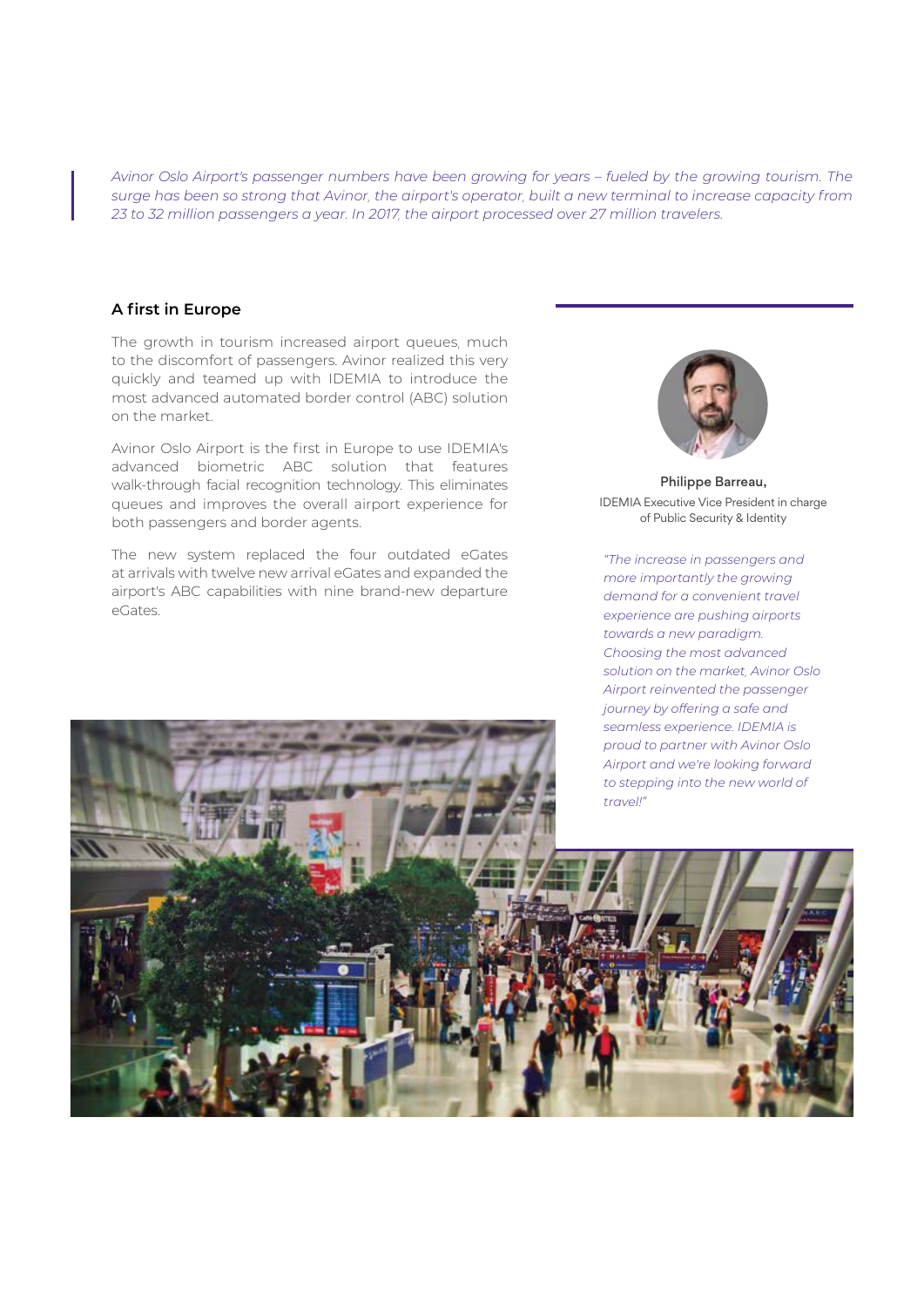

## A better experience

Capturing the biometrics of people on the move – without slowing them down – has long been a challenge. And there's no better place to solve this problem than in airports, where long queues can lead to costly delays.

Creating a better experience is precisely what our biometric ABC solution is about. By integrating our advanced walk-through facial recognition technology MFACE, we significantly speed up passenger clearance, and increase security with embedded anti-spoofing capabilities. Not only is MFACE easy to use, but it's also easy to maintain, as it has no moving parts, which significantly decreases downtime. It uses no additional face lights, guaranteeing a more pleasant traveler experience. Due to its small footprint, border agents are able to maintain an unobstructed view of the eGates at all times.

Our system is integrated into the airport's existing IT infrastructure, allowing border agents to interface directly with local, national, European and international immigration and traveler databases. A customized monitoring station delivers automatic alerts with people of interest and other potential risks.



#### **IDEMIA's ABC solution features:**

- $\oslash$  Biometric eGate with high-security walk-through facial recognition technology
- $\oslash$  Back-end system to interface with multiple law enforcement and immigration systems
- $\odot$  Customized software modules that effortlessly integrate back and front - end components into the existing IT infrastructure
- $\overline{\odot}$  IDEMIA provides tailor-made training sessions that enable the airport to operate the solution independently, as it has a high availability rate